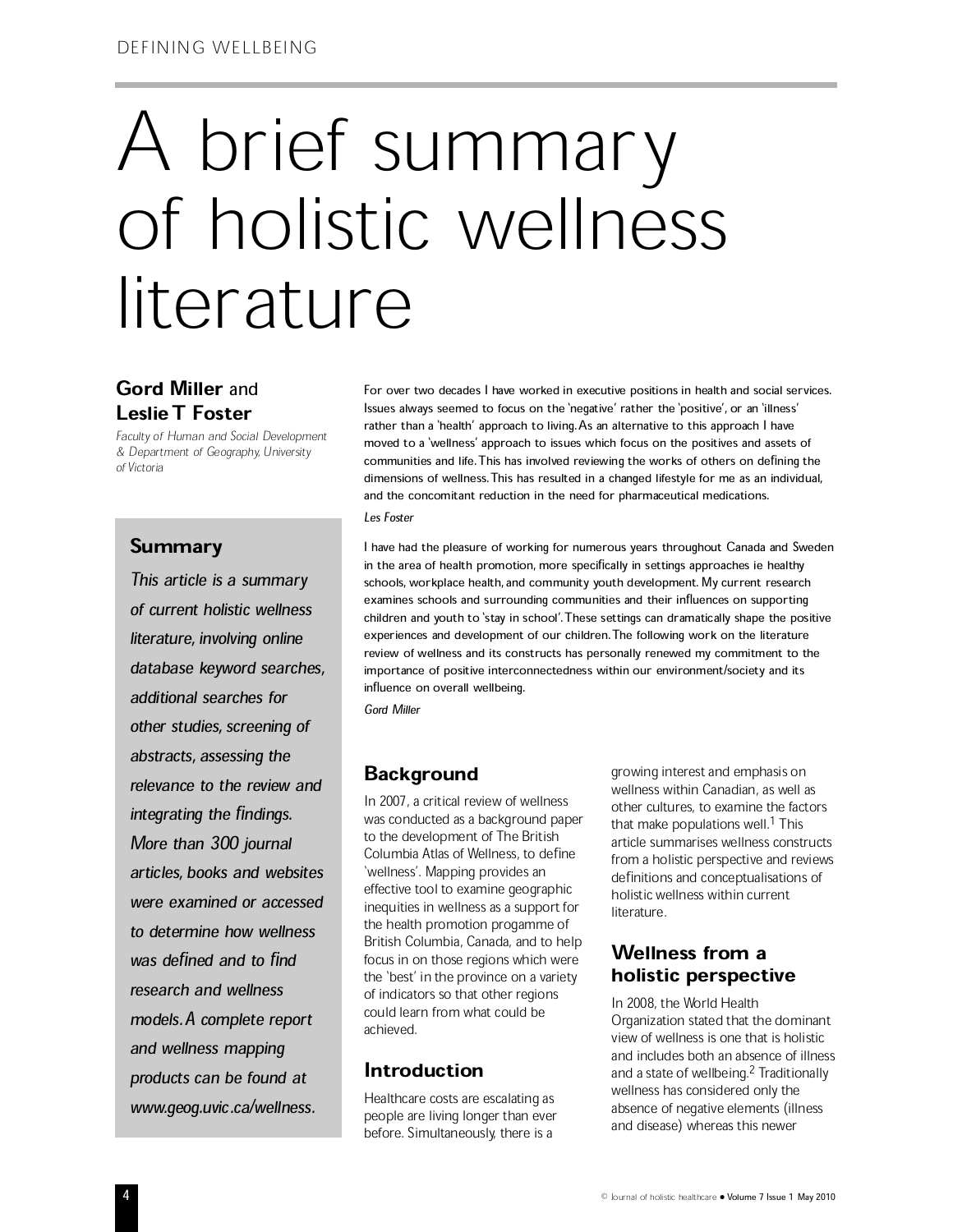holistic perspective strives to recognise the presence of positive elements. The most common definitions of wellness create a framework that views individuals within a holistic perspective and consists of many dimensions. Human wellness includes, among others things, mind, body, spirit, and community interactions, and the many dimensions of wellness are all interconnected, whereas the healthcare system still has a tendency to approach them separately.

## Conceptualising wellness

The term `wellness' has evolved over the past couple of decades, being initially ascribed to programmes and circumstances aimed at helping alleviate illness or reduce health risks; for example exercise programmes to reduce weight gain. As research has evolved, the psycho-social aspects of health have revealed broader wellness `determinants' or `assets' at play, and consequently the term `wellbeing' as related to quality of life and life satisfaction has come to prominence. Yet distinguishing between `health', `wellness', and `wellbeing' is tricky, because to many these terms seem to mean the same thing, or at least are viewed as being very closely related. Health allows an ongoing process of living life well, though of course what `well' means could be related to income, relationships, coherence, fitness and adaptability. So though there may be little essential difference between health and wellness, there are nonetheless objective ways of testing for the absence of disease (ie one version of what it means to be `healthy'). But no tests can capture the uniquely personal, subjective experience of what `wellness' feels like to an individual. So in their efforts to clarify the definition, theorists have argued that wellness has to be accepted as subjective and that an accurate, unambiguous definition and measurement of the construct is very difficult to conceive of. Therefore `wellness' is an umbrella term under which we can gather the multidimensional biological, psychological and social facets of people's lives. It may even be that when these dimensions align, it produces a sense of `harmony and balance', and that in order to enhance it, it would be necessary to promote wellbeing across all the different dimensions (see Table 1) taking into consideration the socio-ecological factors,

Table 1 Past (pre-2007) and current (2007-2010) dimensions of wellness

| Past review             | Current review          |
|-------------------------|-------------------------|
| Physical                | Physical                |
| Emotional/psychological | Emotional/psychological |
| Social                  | Social                  |
| Intellectual            | Intellectual            |
| Spiritual               | Spiritual               |
| Occupational            | Occupational            |
| Fnvironmental           | Fnvironmental           |
|                         | <b>Economic</b>         |
|                         | Cultural                |
|                         | Climate                 |
|                         |                         |

values and behaviours they embrace. Wellness in these terms can hardly be represented by a snapshot view but requires instead a `whole of life view' involving ongoing processes of integration of awareness, learning and growth.

The literature suggests that wellbeing comes under the umbrella of wellness. The dimensions of wellbeing reflect the interconnectedness of the person within their environment/society and as such pertain to the mind, body, spirit, emotions, meaning, behaviour, and social relationships. Using a holistic approach, promoting wellbeing essentially serves to improve health and wellness and as such, needs to be considered carefully within any wellness model. For example, this includes the conscious choice involved in taking responsibility for improving the quality of one's life by adopting changes in various areas of lifestyle, resulting in a high level of wellbeing. The action of being well involves an ability to creatively adapt in all aspects of life resulting in an optimal level of functioning. Working on this literature review and The British Columbia Atlas of Wellness resulted in a re-thinking by the authors of their own lives. Much work in health has tended to focus on the negatives of health, while focusing on wellness has moved us personally to recognizing the positives.

# Expanding the dimensions of wellness

With an aging population and the recent downturn in the economy, supporting self-care in health among western societies has become a predominant theme in the literature and in government policies related to health. Qualitative research methods are being combined with traditional quantitative research approaches in order to better examine nuances of lifestyle. This involves investigating multidimensional factors affecting the choices people make about wellbeing, as well as the dynamic nature of wellness itself. The number of dimensions that interplay within the concept of wellness and the considerations within each of these dimensions has expanded from our first look at wellness for The Wellness Atlas, to include economic, cultural, and climate factors (see Table 1).

### Dimensions of wellness identified in the literature

#### Physical wellness

This dimension is particularly relevant where cardiovascular fitness, flexibility, and strength are concerned. Actions to improve physical wellness include maintaining a healthy exercise regime and diet and monitoring internal and external physical signs of the body's response to events, including stress. This includes seeking medical care when appropriate and taking action to prevent and avoiding harmful behaviours (eg tobacco and excess alcohol use) and detect illnesses. Physical wellness, however, does not always correlate with one's sense of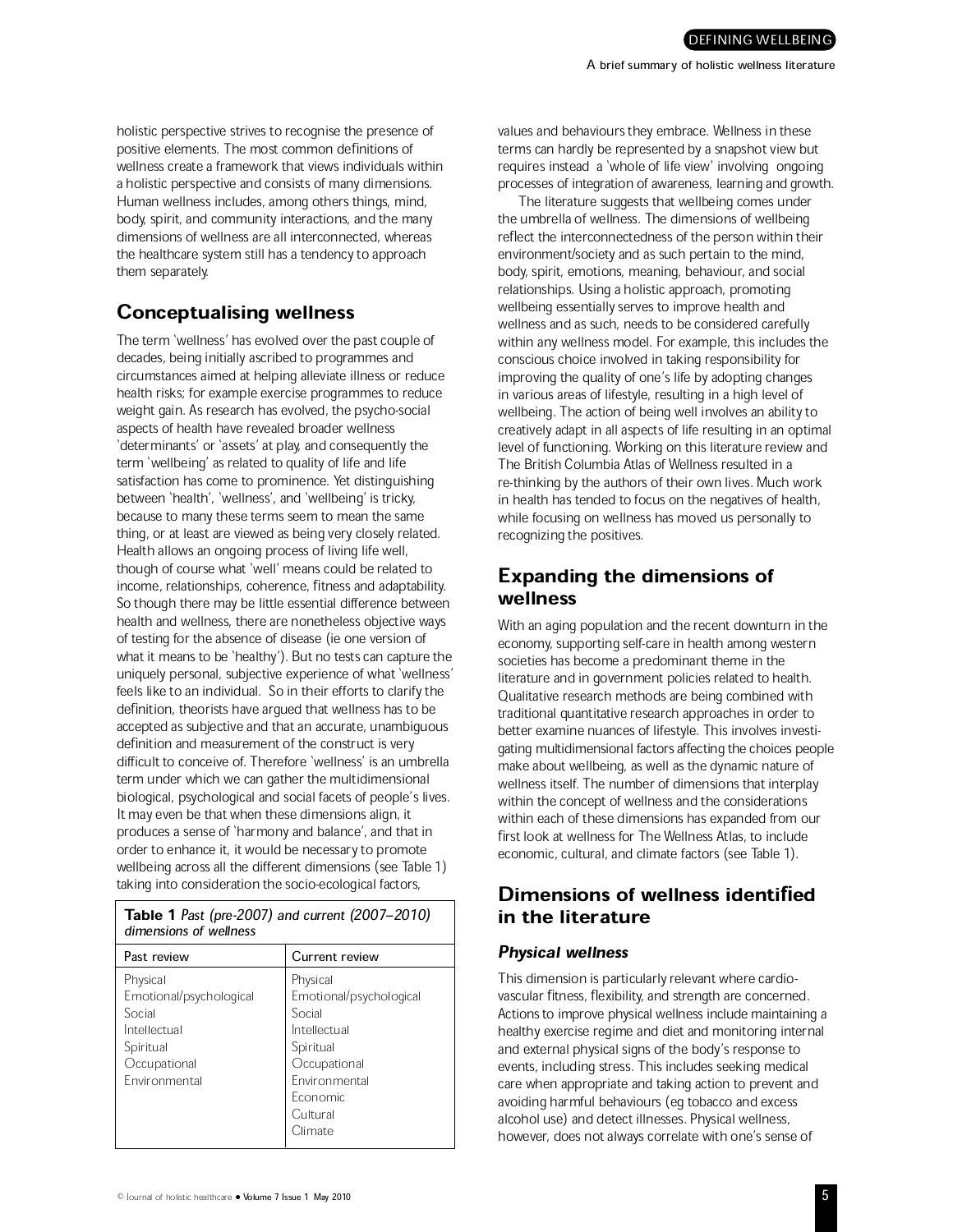A brief summary of holistic wellness literature

wellbeing: a person can have poor health but experience positive wellbeing, while conversely someone who is in objective terms physically healthy can nonetheless experience a poor sense of wellbeing.<sup>3</sup>

#### Emotional/psychological wellness

Explanations of emotional/psychological wellness primarily focus around attitudes and beliefs about self and life. They include the ability to develop a positive and realistic selfconcept and a sense of purpose in life. In this regard of course, work-life often impacts on this sense of identity, and self-esteem. A positive self-view and awareness of one's feelings will in turn shape actions, relationships and autonomy. So too will having a personal developmental focus that includes notions of self-actualisation and a sense that aspects of the self develop as we mature. In addition, a capacity to cope with stress and maintain a positive attitude toward life and a certain optimism about the future seem to have a powerful bearing on emotional/ psychological wellness. Conversely, feeling that life is out of control causes stress and impacts on social participation rates.

Happiness is subjective. What makes one person happy may not have the same effect on another. Therefore self-rated scales are really the only way of conducting happiness studies because there is no objective way to measure how people feel. Subjective though it is, and although happiness cannot cure illness, it has been shown in healthy populations, people who claim to be happy live longer.<sup>4</sup>

#### Social wellness

Social wellness is broad in scope because it includes the interaction of the individual with others, the community, and nature. It includes the interaction (quality and extent) with, and support of, others, the community, and the social and natural environment. Besides the interactions of the individual, society, and nature, social wellness includes the motivation, action, intent, and perception of interactions. The importance of the social determinants when assessing health inequalities has been stressed in a recent report from the World Health Organization. This report stated that `being included in the society in which one lives is vital to the material, psychosocial, and political empowerment that underpins social wellbeing and equitable health'.<sup>2</sup>

#### Intellectual/cognitive wellness

Intellectual/cognitive wellness is the perception of, and motivation for, an individual's optimal level of stimulating intellectual activity by the continual acquisition, use, sharing, and application of knowledge in a creative and critical fashion. This is for both personal growth and the betterment of society. Realising one's personal potential involves cognitive processes and comprehension of life's purpose. Education increases opportunities for income

and job security, and gives people a sense of control over life circumstances. Low levels of educational attainment are less likely to lead to high levels of employment security and thus quality of life may be reduced. Functional literacy is also an indicator of health. Those with low levels of literacy are more likely to experience smoking, inactivity, obesity and poor diet. Some studies find a positive relationship between each additional level of education and subjective wellbeing, while others find that middle level education is related to the highest life satisfaction. However, there is evidence that higher levels of education have a more positive impact in low income countries.<sup>4</sup>

#### Spiritual wellness

Spiritual wellness is probably one of the most developed and discussed topic in the literature. It is important to note at the outset that spirituality and religion are not synonymous and the two concepts, while overlapping, are entirely distinct from one another. The key aspects of spiritual wellness seem to be purpose and meaning in life; the self in relation to others, the community, nature, the universe, and some higher power; shared community and experience; an inner resource that may give an individual a feeling of strength and become a guide to finding significance in life; and the creation of personal values and beliefs.<sup>5</sup>

#### Occupational wellness

Occupational wellness has been defined as the level of satisfaction and enrichment gained from one's work, whether paid or unpaid, and the extent one's occupation allows for the expression of one's values. Occupational wellness includes the contribution of one's unique skills, talents and services to the community and the level to which the individual views their work as rewarding and meaningful. Achieving a balance between occupational responsibilities and other commitments is indicative of the level of occupational wellness.<sup>5</sup>

#### Environmental wellness

Environmental wellness includes the balance between home and work life, as well as the individual's relationship with nature and community resources, ie. involvement in a recycling or community clean-up effort. Further, the importance of safety of food and water supply, infectious diseases, violence, ultraviolet radiation, air and water pollution, and second hand tobacco smoke also fall under this dimension. City planning can have an effect on human wellness. For example, green space in cities can have a positive effect on health by increasing opportunities for physical activity and also create feelings of relaxation and wellbeing. In addition, vegetation can improve air quality by removing particulates and pollutants.<sup>3</sup> Many modern western urban environments have been referred to as `obesogenic' as they discourage walking and the exercise and social interaction that comes with that activity.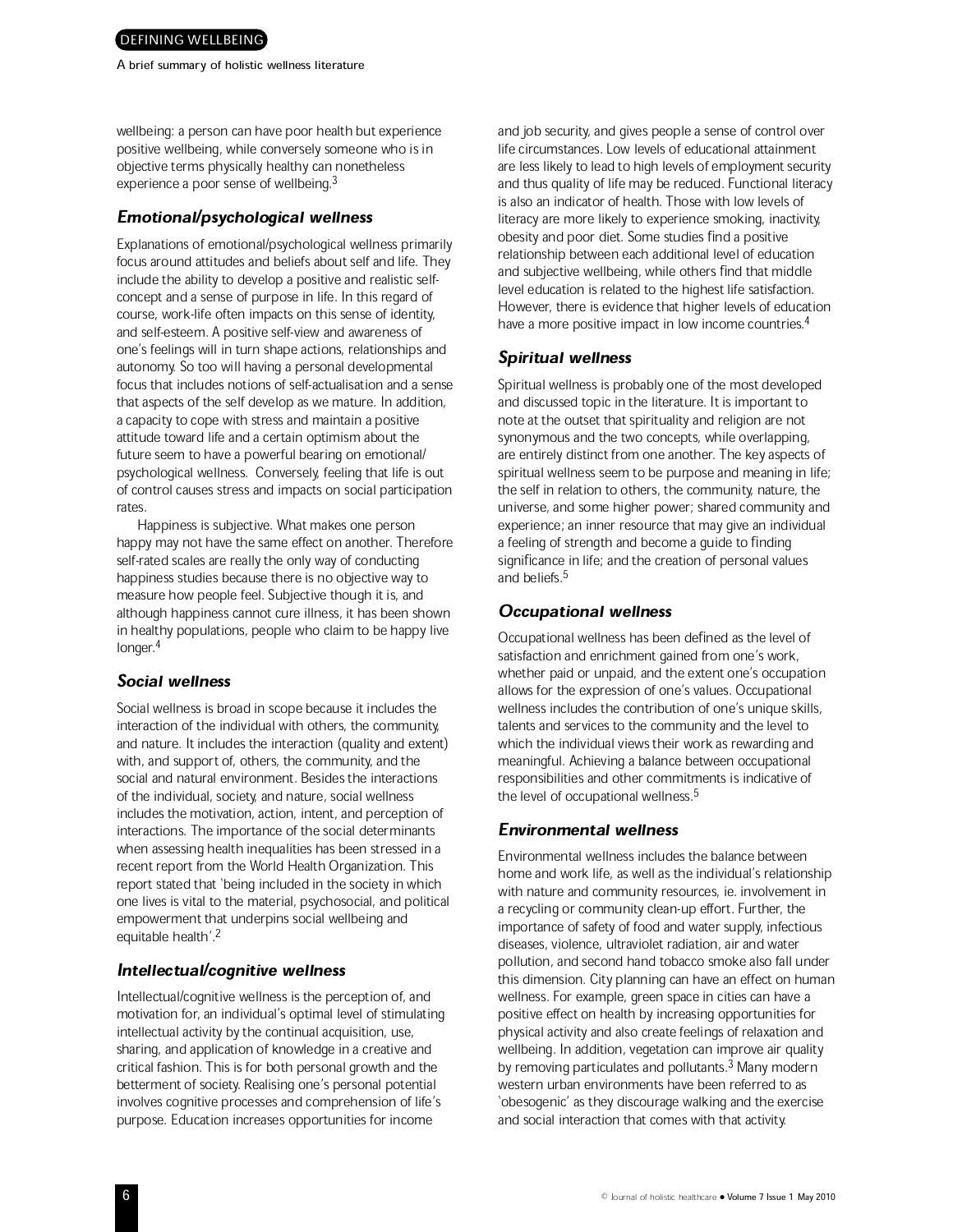#### Economic wellness

An analysis of wellness in relation to social capital within approximately 50 countries, examined income, employment, government effectiveness, family structure and social relations in order to assess effects of institutions and policies.<sup>6</sup> Increased income inequality is associated with lower rates of economic growth and poorer health. Individuals attaching high subjective values to financial success have lower values for subjective wellbeing, even when their financial aspirations were met. Higher levels of subjective wellbeing are found not in the richest countries but among those who live where social and political institutions are effective, where mutual trust is high and corruption is low. Studies consistently show a large negative effect of individual unemployment on subjective wellbeing. Models which treat life satisfaction scales as a continuous variable, tend to find that the unemployed have significantly lower scores than the employed even when controlling for psychological variables.<sup>4</sup>

#### Cultural wellness

Examination of cultural differences in wellness across a number of nations confirms that the cultural environment is an important factor, because there are substantial differences in subjective wellbeing between cultures.

Research has shown that Solle Research has shown that<br>
developing countries have lower levels of personal wellbeing ❛

Also, differences in goals and values between individuals, and between cultures, seem to act as specific predictors of subjective wellbeing. Our wellbeing, while it obviously depends to a degree on numerous life circumstances, is also greatly influenced by cultural factors and individual differences in attitude and temperament. For example, studies of a number of Asian cultures found that feeling in harmony with one's family or community correlates strongly with subjective wellbeing, whereas in some western countries a person's sense of independence and autonomy will be a stronger predictor. And norms for feeling positive emotions in any nation relate to the amount of pleasant emotions reported in those countries.<sup>7</sup> Research has shown that developing countries have lower overall levels of personal wellbeing than in many Western and Asian countries. However, the relationship between wealth and wellbeing is far from direct, once people are above the poverty line, being richer does not mean being happier!

#### Climate wellness

It is hardly surprising that extreme weather (whether or not it is caused by climate change), is detrimental to subjective wellbeing whether directly or at the community level from disruptions to social and economic activities. Not only have environmental determinants been shown to negatively affect mental health, but the implications of climate change is also now causing emotional distress, for instance among Australian children 25% of those surveyed believed the world might end in the next few years.<sup>8</sup> But there are less direct (and rather curious) examples of links between climate change and wellbeing: caring about the ozone layer is negatively associated with subjective wellbeing while caring about species extinction is positively associated with subjective wellbeing. It would appear that people who worry about ozone holes are less happy than people who worry about wildlife!

# Summary

Recent wellness and wellbeing literature supports the holistic view of health. The self is indivisible and therefore the separable dimensions of wellness are in reality integrated facets of overall human functioning. Consequently, new measures and models of wellness and wellbeing emphasise that improvements in any one dimension are likely to positively affect the whole person.

The idea of *physical wellness* - the first wellness dimension to be developed - focuses on maintaining a healthy lifestyle and consequent fitness, flexibility, and strength through the adoption of a healthy exercise regime and a good diet. Our understanding of psychological/emotional wellness has improved greatly, perhaps especially through notions of positive psychology and stress management.

Social wellness is necessarily broad in scope because it includes so many elements of interaction between the individual and others, the community, nature and work. It is clear that strong social networks both among family and friends as well as out in the community or at work, are protective of health and wellbeing. Social wellness will obviously bear some relation to individual characteristics, for instance a person's communication skills and level of comfort when interacting with others in different settings or situations.

Intellectual/cognitive wellness relates to the aquisition of knowledge and intellectual activity. Acquired knowledge can be shared, used to develop one's talents, and to fuel personal growth and the betterment of society. Good cognitive functioning, in turn influences behaviour (eg using information for changing health-negative habits to positive ones) thereby improving wellness overall.

Spiritual wellness may be found alone or within a community. The continual process of finding meaning and purpose in life, while contemplating and coming to terms with one's place in a complex and inter-related universe is definitively a spiritual one.

Occupational wellness depends partly on being able to express values and gain personal satisfaction and enrichment from paid or non-paid work. It may depend on one's attitude toward work and an ability to balance several roles; and the ways in which one can use one's